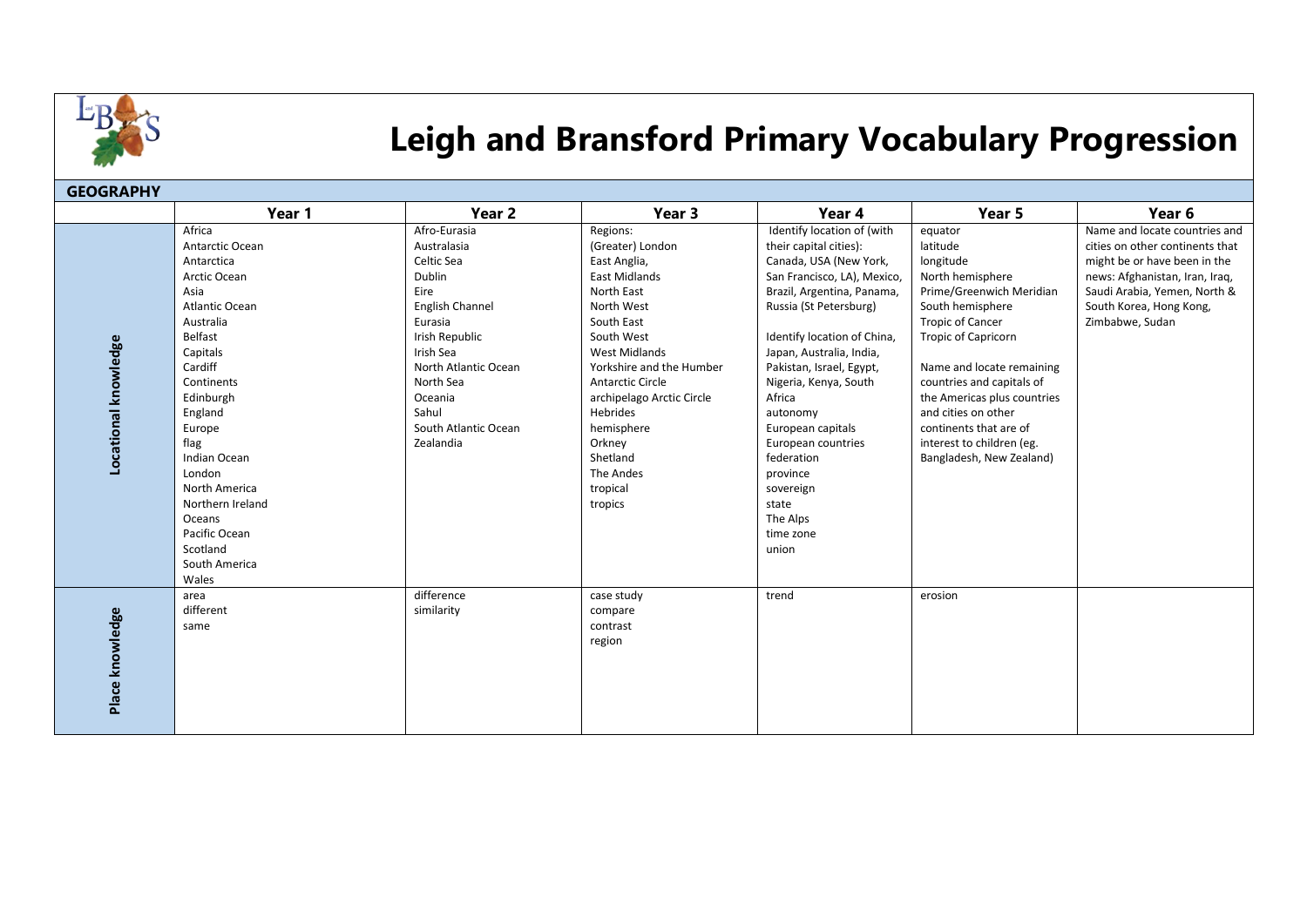|                    | abroad    | harbour     | administration        | arable farming    | commercial farming | clean energy             |
|--------------------|-----------|-------------|-----------------------|-------------------|--------------------|--------------------------|
| Human geography    | capital   | litter      | authority             | carrying capacity | deforestation      | construction             |
|                    | city      | office      | borough               | contiguous        | distribution       | demographic              |
|                    | country   | pollution   | canal                 | economic activity | eco-tourism        | economy                  |
|                    | factory   | port        | community             | employment        | export             | fossil fuels             |
|                    | farm      | school      | council               | finance           | fair trade         | hydro-electric power     |
|                    | house     |             | culture               | industrial        | import             | power plant              |
|                    | journey   |             | district              | infrastructure    | mechanisation      | rural                    |
|                    | seaside   |             |                       | land use          |                    | urban                    |
|                    |           |             | dock                  |                   | migration          | zone/sphere of influence |
|                    | shop      |             | economy               | mixed farming     | pollution          |                          |
|                    | town      |             | energy                | municipal         | trade              |                          |
|                    | village   |             | farming               | pastoral farming  | transport          |                          |
|                    | weekend   |             | function              | retail            | unsustainable      |                          |
|                    |           |             | government            | statistics        |                    |                          |
|                    |           |             | international         | trade links       |                    |                          |
|                    |           |             | locality              |                   |                    |                          |
|                    |           |             | lock                  |                   |                    |                          |
|                    |           |             | minerals              |                   |                    |                          |
|                    |           |             | municipality national |                   |                    |                          |
|                    |           |             | navigation            |                   |                    |                          |
|                    |           |             | Panama Canal          |                   |                    |                          |
|                    |           |             | renewable             |                   |                    |                          |
|                    |           |             | settlement            |                   |                    |                          |
|                    |           |             | Suez Canal            |                   |                    |                          |
|                    |           |             | waterway              |                   |                    |                          |
|                    | beach     | bay         | characteristic        | active            | biodiversity       | canyon                   |
|                    | cliff     | channel     | climate               | altitude          | canopy             | climate change           |
|                    | coast     | daily       | climate zones         | anemometer        | cave               | confluence               |
|                    | cold      | equator     | desert                | ash               | cliff              | delta                    |
|                    | continent | estuary     | estuary               | barometer         | climate zone       | deposition               |
|                    | desert    | island      | forest                | catastrophe       | column             | global warming           |
|                    | forest    | monthly     | grassland             | biome             | eco-system         | gorge                    |
| Physical geography | hill      | peninsula   | ice sheet             | dormant           | erosion            | greenhouse effect        |
|                    | hot       | poles       | mountain ranges       | earthquake        | logging            | greenhouse gasses        |
|                    | mountain  | seasonal    | natural resources     | environmental     | precipitation      | lower course             |
|                    | ocean     | temperature | peninsula             | epicentre         | seasonal           | meander                  |
|                    | rain      | vegetation  | savannah              | eruption          | stack              | mid-course               |
|                    | river     | weekly      | source                | explosion         | stock              | Ox-bow lake              |
|                    | sea       |             | temperate             | extinct           | topography         | riverbed                 |
|                    | soil      |             | tropical              | fault lines       | understorey        | river mouth              |
|                    | tide      |             | tundra                | focus             | wave               | tributary                |
|                    | valley    |             | vegetation belts      | geology           |                    | U-shaped valley          |
|                    | wind      |             |                       | lava              |                    | upper course             |
|                    | weather   |             |                       | magma chamber     |                    | V-shaped valley          |
|                    |           |             |                       | mantel            |                    | Waterfall                |
|                    |           |             |                       | plates            |                    |                          |